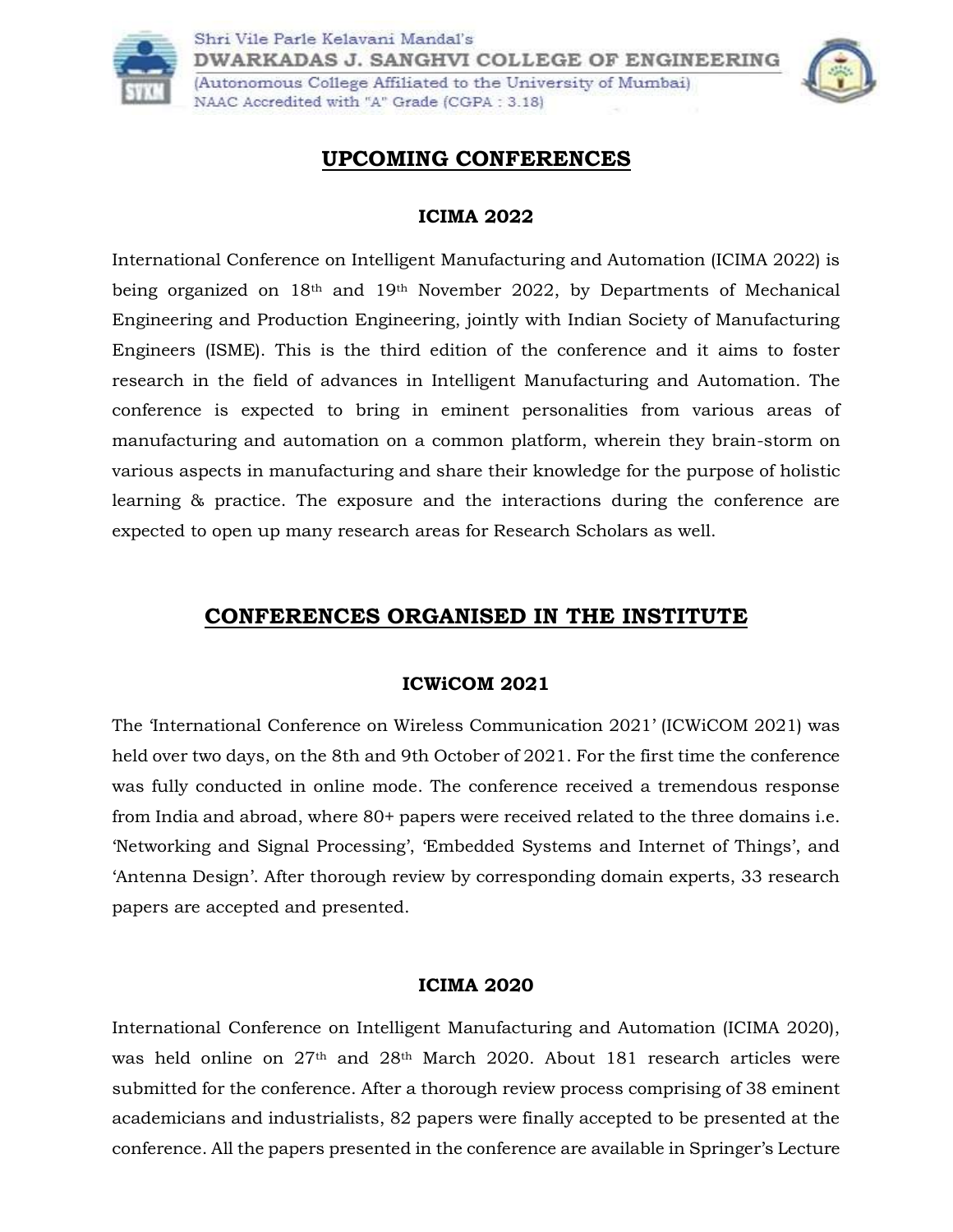



Notes in Mechanical Engineering at [https://link.springer.com/book/10.1007/978-](https://link.springer.com/book/10.1007/978-981-15-4485-9) [981-15-4485-9](https://link.springer.com/book/10.1007/978-981-15-4485-9)

### **ICACTA 2020**

2nd International Conference on Advance Computing Technologies and Applications ICACTA 2020 [\(www.djicacta.in\)](http://www.djicacta.in/) was jointly organised by Department of Computer Engineering and Information Technology on 28th and 29th of February 2020. The theme of the conference was "Intelligent Computing". The conference was organised to help the IT industry to derive the advances for next generation computing. The aims was to provide participants an opportunity to exchange new ideas and their research work, to establish business or research relations and to find global partners for future collaboration. The conference solicits original contributions in broad areas of various engineering and technology disciplines addressing Intelligent Computing theme but not limited to domains such as Linguistic Computing, Statistical Computing and Data Computing. All the papers presented in ICACTA 2020 will be submitted for publication with Springer in "Algorithms for Intelligent Computing" [\(https://www.springer.com/series/16171\)](https://www.springer.com/series/16171).

## **ICIMA 2018**

International Conference on Intelligent Manufacturing and Automation was held on 20th and 21st July 2018. About 109 research articles were submitted for the conference. After a thorough review process comprising of 23 eminent academicians and industrialists, 66 papers were finally accepted to be presented at the conference.

### Day 1 of conference

- Shri Anilkumar Modi (Vice-President, HTE-BU, Larson & Tourbo Ltd.) was the chief guest.
- Dr. Suresh K Ukrande (Dean, Faculty of Science and Technology, University of Mumbai) was the gurest of honour.
- Shri Guruprasad Rao, Director, Imaginarium was the speaker for the plenary session.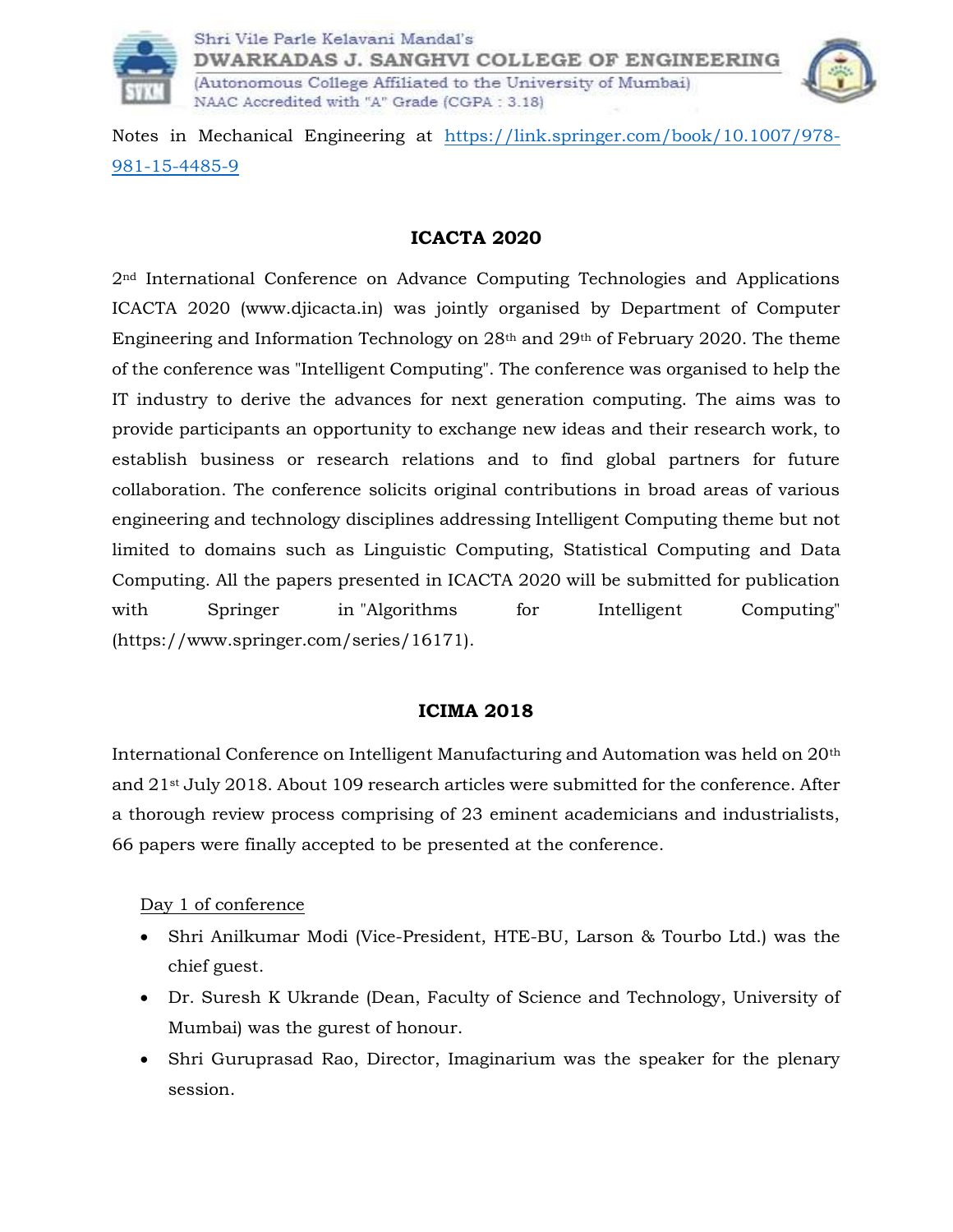



- Eight technical sessions were arranged for presenting articles. These sessions were chaired by Dr. S M Khot, Dr. Arun Kumar, Dr. N. Raykar, Dr. S. Umale, Dr. V. Sunaapwar, Dr. V. Phalle.
- 40 articles were presented on Day I.

NAAC Accredited with "A" Grade (CGPA: 3.18)

### Day 2 of conference

- Shri Vilas Tawde (Managing Director & CEO at Essar Oil and Gas, Exploration and Production Ltd), was the speaker for the plenary session.
- Six technical sessions were arranged for presenting articles. These sessions were chaired by Dr. L Ganapathy, Dr. A Pundir and Dr. Sanjay Kumar.
- 20 articles were presented at the conference. An additional 6 articles were presented through Skype.
- Dr. D J Shah, former Principal, DJSCE graced the occasion as Chief Guest for the valedictory function and presented certificates to the presenting authors.

Springer, a leading international publisher in this field will publish the Conference Proceedings digitally under the series Lecture Notes in Mechanical Engineering. Additional details of the book such as ISBN, etc. is available [https://www.springer.com/in/book/9789811324895.](https://www.springer.com/in/book/9789811324895)

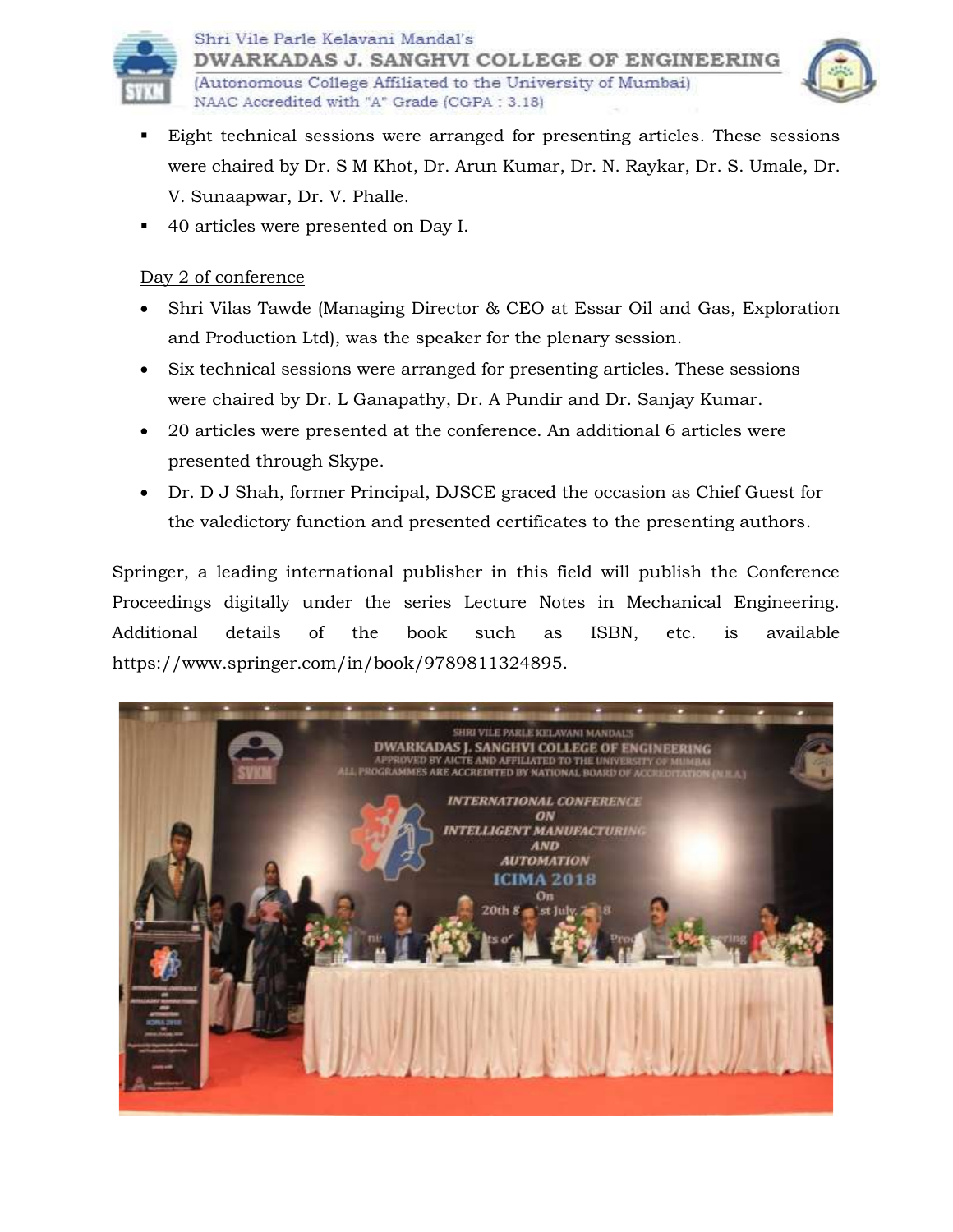



**DWARKADAS J. SANGHVI COLLEGE OF ENGINEERING** 

(Autonomous College Affiliated to the University of Mumbai) NAAC Accredited with "A" Grade (CGPA: 3.18)



## **ICWiCOM 2017**

ICWiCOM was organized with a view to cultivate research activities in the field of Wireless Communication at our institute. The conference brought eminent personalities from various area of Wireless Communication on a common platform. Interactions during the conference helped to open up many research areas for upcoming Post – graduate and Doctoral students. Accepted and presented papers in the conference are published Springer Digital Library under the series "Lecture Notes on Data Engineering and Communication Technologies". This conference was organized by Department of Electronics and Telecommunication Engineering.



### **ICACTA 2015**

1<sup>st</sup> International Conference on Advance Computing Technologies and Applications (ICACTA 2015) was jointly organised by Department of Computer Engineering and Information Technology of SVKMs Dwarkadas J Sanghvi College of Engineering on 26th and 27th March 2015. Many researchers from India and abroad participated in the conference. All the papers presented in the conference are available in Elsevier's Procedia Computer Science, volume 45, pages 1-872(2015). <https://www.sciencedirect.com/journal/procedia-computer-science/vol/45/suppl/C>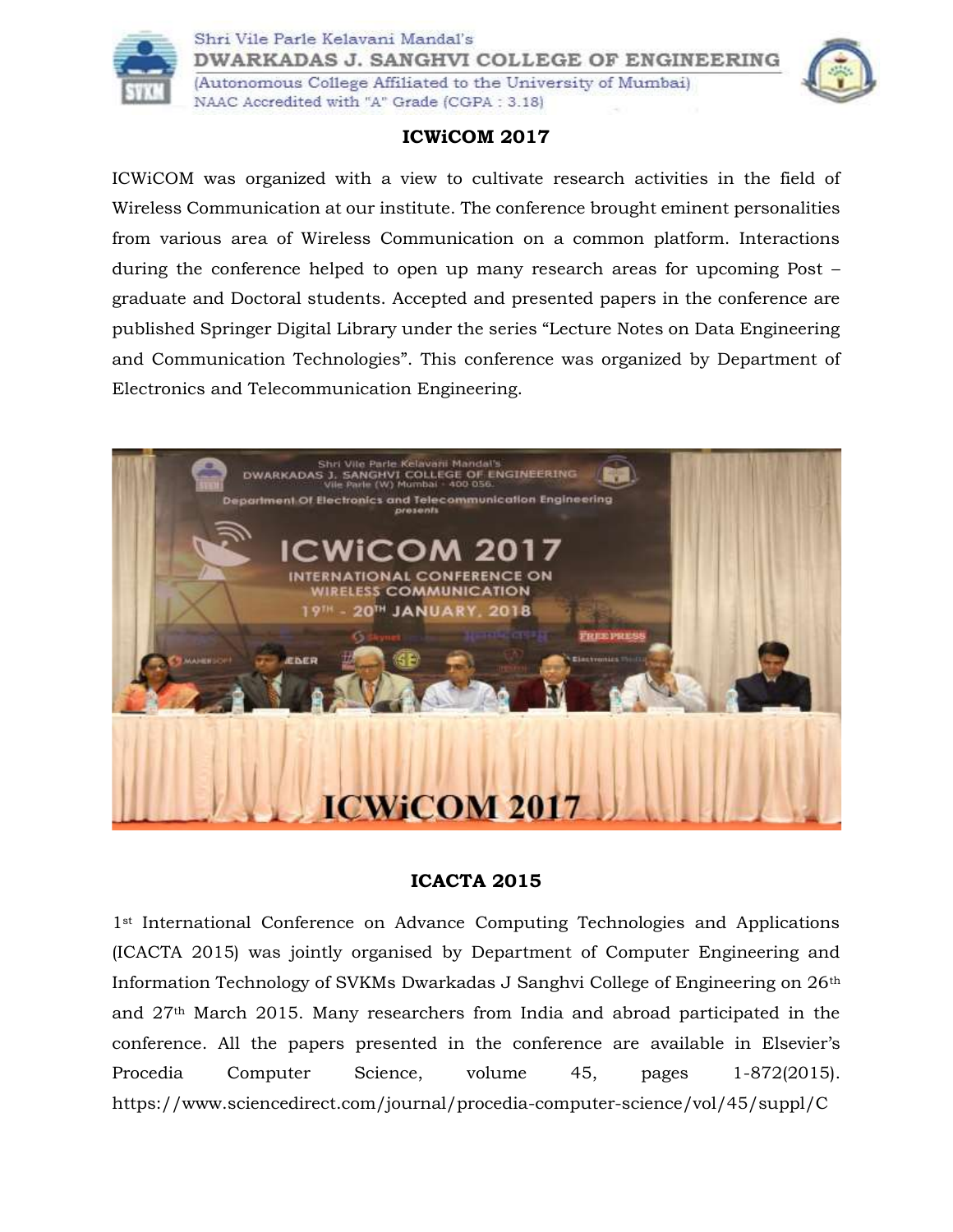





#### **ICCT 2015**

In continuation with ICCT 2013, International Conference on Communication Technology was organized on 25th and 26th of September 2015. This conference aims to address research work in different areas of Communication, Networks and Signal Processing. The conference had Plenary and Technical Sessions. This conference was organized by Department of Electronics and Telecommunication Engineering jointly with Department of Electronics and Bio-medical Engineering. The conference proceedings are available on IJCA digital library and extended versions of selected conference papers on available on CAE library.

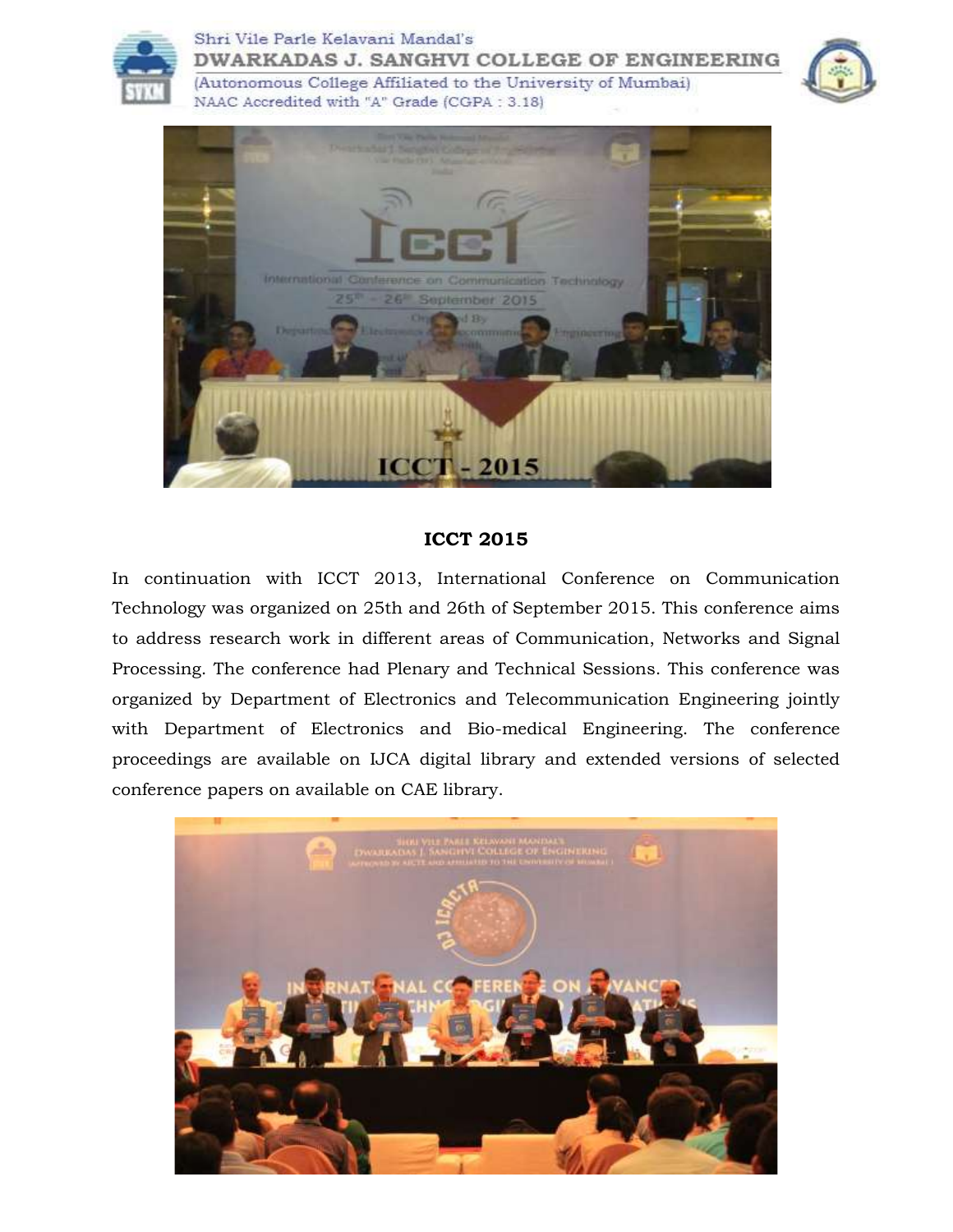

Shri Vile Parle Kelavani Mandal's **DWARKADAS J. SANGHVI COLLEGE OF ENGINEERING** 

(Autonomous College Affiliated to the University of Mumbai) NAAC Accredited with "A" Grade (CGPA: 3.18)



## **ICCT 2013**

The conference was organized during 13<sup>th</sup>–15<sup>th</sup> October 2013, by Department of Electronics and Telecommunication Engineering. The conference aims at various research work related to recent developments in the area of Communication, Networks and Signal Processing. The conference had plenary and technical sessions. The conference proceedings are available on IJCA digital library.



## **ICTSM 2011**

After being held for five years, NCICT goes international in 2011 as the International Conference on Technical Systems and Management (ICTSM), Organized by MPSTME and DJSCE, two of India's premier engineering schools, ICTSM hopes to continue NCICT's legacy and invites researchers and students the world over to submit technical papers on topics related to the ones mentioned in the brochure. ICTSM is backed by Springer which will publish the conference proceedings in the Communications in Computer and Information Science (CCIS) series. All accepted papers will be included in the published proceedings by Springer. CCIS is also abstracted/indexed in ISI proceedings and Scopus. The three top papers will receive a Best Paper Award.